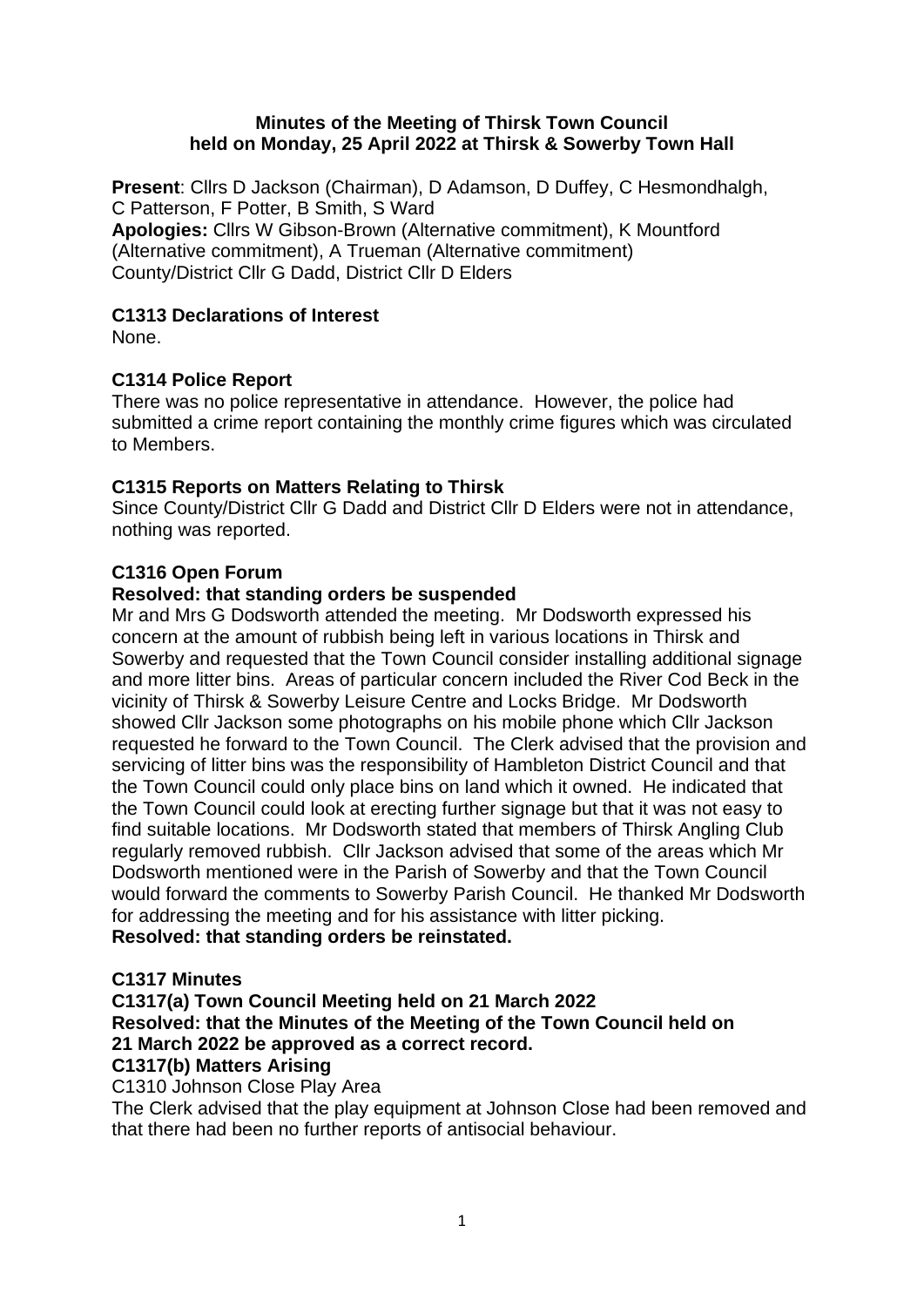# **C1318 Committee Minutes and Reports**

## **C1318(a) Planning Committee – 21 March 2022**

The meeting received the Minutes of the Planning Committee meeting held on 21 March 2022. The Clerk indicated that a suggestion had been made that planning applications be considered either as part of or at the end of the monthly Town Council meeting instead of at a standalone meeting commencing at 6.30 p.m. Cllr Jackson advised that, for various reasons, Planning Committee meetings were generally much shorter than they used to be. The Clerk stated that he would need to check standing orders before any changes could be implemented.

## **Resolved: that the Minutes be received and noted.**

## **C1319 Burial Board**

Cllr Adamson advised that a complaint had been received in respect of a headstone which had been erected too close to an existing grave. The issue had now been resolved by the memorial being repositioned by the stonemason. Cllr Adamson reported that a very large tree had fallen during one of the winter storms and had damaged a large section of cemetery wall. He advised that a meeting of the Burial Board would need to be arranged to consider the matter. The Clerk stated that he would contact the insurance company before making a decision concerning rebuilding the wall.

**Resolved: that the applications for memorials for Edward Stuart Griffin, Peter Graham Phillips, Robert Pritchard and William & Dorothy Rukin be approved.**

### **C1320 Correspondence/Items Raised**

### **C1320(a) Proposed Woodland Creation Scheme – Crossland Hill, Abel Grange, Thirsk**

The meeting received an email and attachment dated 23 March 2022 from Mr W Richardson concerning a proposed woodland creation scheme at Crossland Hill, Abel Grange near Thirsk.

### **Resolved: that Members have no objections to the proposed scheme. C1320(b) Application for Variation of a Premises Licence – Thirsk Hall**

The meeting received an email and attachment dated 7 April 2022 from Hambleton District Council concerning an application to extend licensable hours for one event per year.

### **Resolved: that Members have no objection to the variation of the premises licence.**

### **C1320(c) Planned One Way Traffic Notification – Sowerby (Temporary one way)**

The meeting received an email dated 8 April 2022 from North Yorkshire County Council concerning a one-way traffic restriction which would be in place between 16 May 2022 and 15 November 2023 but would only apply as required and would be indicated by the placing of traffic signs.

## **Resolved: that the email be noted.**

## **C1320(d) Community Infrastructure Levy Contribution**

The meeting received a letter dated 11 April 2022 from Hambleton District Council concerning a payment of Community Infrastructure Levy. It was suggested that the money could be utilised towards the cost of refurbishing Millgate Public Conveniences.

**Resolved: that the Community Infrastructure Levy contribution be utilised towards the cost of refurbishing Millgate Public Conveniences.**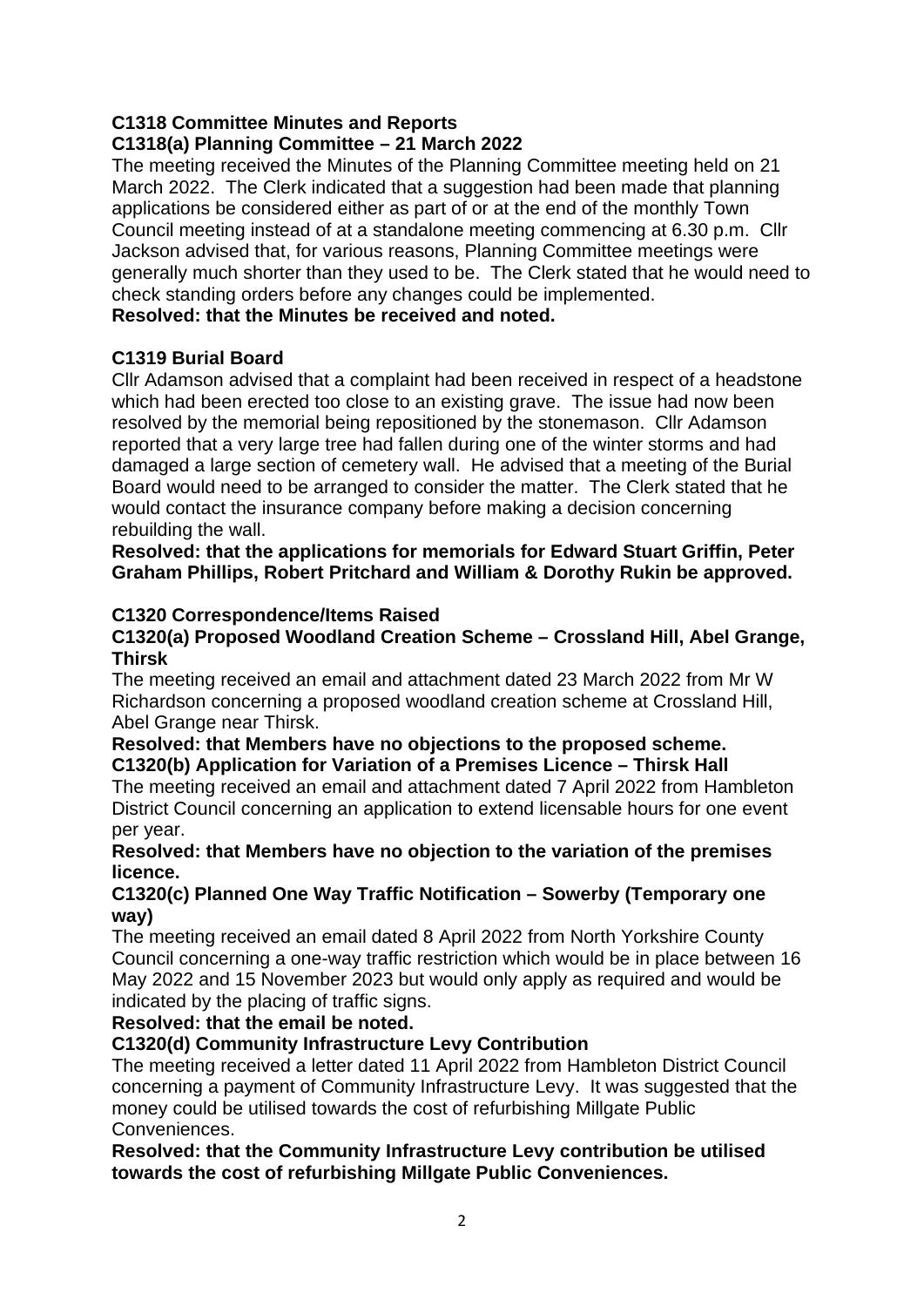## **C1320(e) Certificate of Registration for the Add of Alias Name**

The meeting received a certificate dated 14 April 2022 from Hambleton District Council which confirmed that there was no objection to the add of an alias name of "Old Police House" for a property which had a formal postal address of 174 Hambleton Place, Thirsk.

#### **Resolved: that the certificate be noted.**

### **C1320(f) Request for Town Council Support for Provision of Double Yellow Lines**

The meeting received four emails dated 6, 15 and 19 April 2022 concerning a request for the provision of double yellow lines on the road outside a residential property in Hambleton Place, Thirsk. The Clerk explained that North Yorkshire County Council would only carry out the work if the Town Council supported the request. Members observed that parking was very difficult in the area in question but that many other residential areas had similar parking issues. Although Members sympathised with the resident, they felt that, if the request was granted, this may set a precedent for other householders to request double yellow lines outside their properties which could create further difficulties.

### **Resolved: that Members felt unable to support the request for the provision of double yellow lines for the reasons indicated above.**

#### **C1320(g) Rotary Club of Thirsk – Wheel Friendly Footpath Project**

The meeting received a letter and plan dated 14 April 2022 from the Rotary Club of Thirsk concerning a project to make some local footpaths more user friendly for wheeled users, particularly wheelchair users and parents with young children in buggies or on cycles. Cllr Jackson advised that the project had been in the pipeline for several years and he hoped it could be progressed. He noted that various concerns had been raised, such as damage to tree roots, but felt that these could be overcome and that Mr C Amy, the Town Council's amenity contractor, could give guidance on some aspects. It was suggested that a site meeting be held with representatives of the Rotary Club, North Yorkshire County Council and Mr C Amy to try to resolve some of the issues.

#### **Resolved: that the Town Council requires further clarification of several aspects before consenting to the works being carried out.**

### **C1321 Bank Holiday Monday Market – Market Place Parking**

Cllr Jackson reported on issues which had arisen in connection with the Bank Holiday market on Easter Monday, 18 April 2022. He explained that the whole of the cobbled area near Thirsk Tourist Information had been subject to a parking suspension order which had resulted in the loss of approximately 36 parking bays, including disabled bays, and the loss of the electric vehicle charging point for the whole day. Unfortunately, there had been fewer market traders than had been expected and only two stalls had set up in that area. It was reported that many vehicles, including users of the disabled bays, had parked in the area and had subsequently received tickets. People had complained that the signage had not been very clear and that there had been nothing on the parking meters to indicate that parking was not permitted. Cllr Jackson advised that the regular market superintendent had been on annual leave that day and a deputy had been on duty. He was very concerned that visitors would be put off visiting the town in future and wanted to ensure the situation did not happen again. The Clerk advised that he had been handed a letter which had been signed by a large number of shopkeepers who